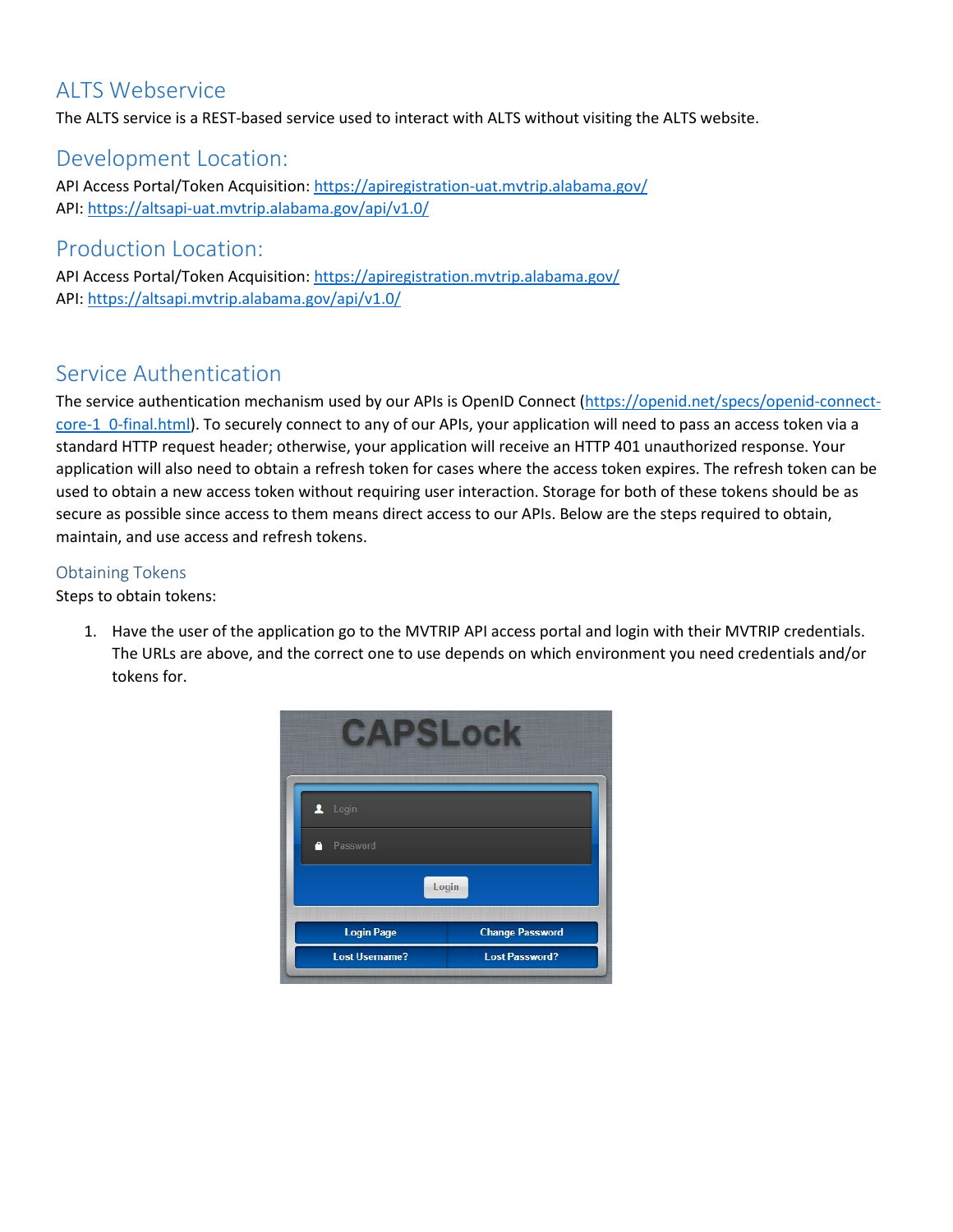Once you log in for the first time, you may be asked to agree to the ADOR Confidentiality and Disclosure



2. Once authenticated, they will need to generate a new client id and password for their client by clicking the Generate client credentials

button. If they have already done this and are simply requesting new tokens then you

3. After the client id and password have been generated have the user click the button for each value and paste it into the appropriate form in your application.

| <b>MVTRIP Api Registration</b><br>Home                                                                                                                                                                          | Logout |
|-----------------------------------------------------------------------------------------------------------------------------------------------------------------------------------------------------------------|--------|
| Below are you client credentials you will need for requesting a new access token with your refresh token via your<br>application. Please make sure to save these because this page will only be displayed once. |        |
| <b>Client Id:</b>                                                                                                                                                                                               |        |
| test 1234                                                                                                                                                                                                       | Copy   |
| <b>Client Secret:</b>                                                                                                                                                                                           |        |
| secret                                                                                                                                                                                                          | Copy   |
| <b>GetTokens</b>                                                                                                                                                                                                |        |

4. After obtaining and setting the client credentials have the user click the GetTokens button. You will be asked which API you wish to generate tokens for. Select "altsApi"



Note, if they already have a valid set of access and refresh tokens, the system will warn them that proceeding with the request will invalidate the old tokens.

can skip to step 4.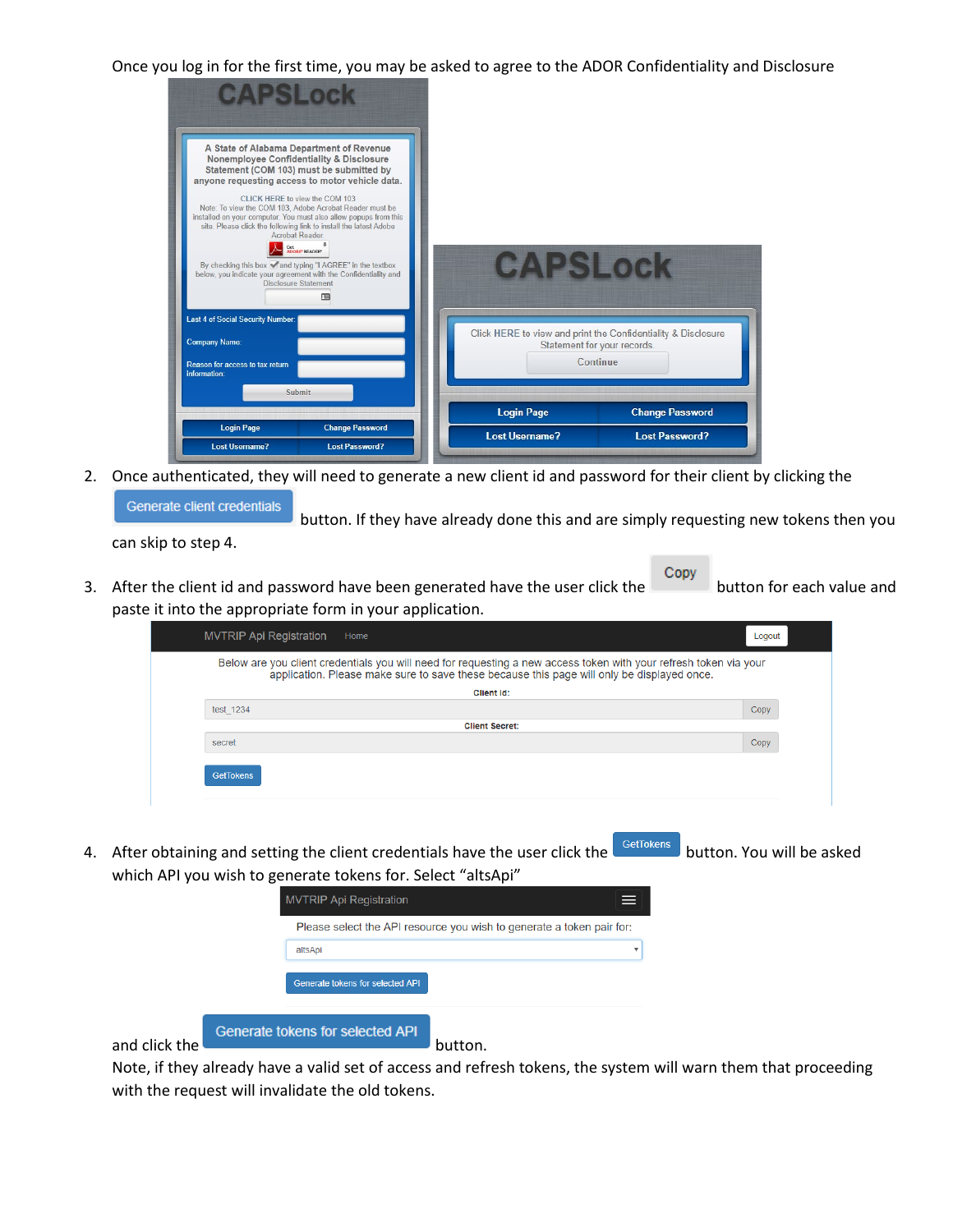5. Once the tokens have been generated, you should see something like this

| <b>MVTRIP Api Registration</b> | Home                                                                                                                                                                                                                                                 | Logout |
|--------------------------------|------------------------------------------------------------------------------------------------------------------------------------------------------------------------------------------------------------------------------------------------------|--------|
|                                | Below are your application's access and refresh token.                                                                                                                                                                                               |        |
|                                | Note, your access token will expire frequently and and a new one will need to be requested using the refresh token. In that response your<br>application should replace it's existing access and refresh tokens with the new tokens in the response. |        |
|                                | Be aware that refreshing this page will generate a new access and refresh token pair and invalidate the previous pair.                                                                                                                               |        |
| <b>Access Token:</b>           |                                                                                                                                                                                                                                                      |        |
| 111a878                        |                                                                                                                                                                                                                                                      | Copy   |
| <b>Refresh Token:</b>          |                                                                                                                                                                                                                                                      |        |
| efe11ab                        |                                                                                                                                                                                                                                                      | Copy   |

Copy The user should click for each token and then paste it into the appropriate form in your application. These tokens will only be displayed once. After the user navigates away from this page they will no longer be able to see their tokens.

A few things to note about obtaining tokens:

- Your application will need some form the user can paste the access and refresh tokens into, as well as the client credentials. This is probably best done on install and in the settings/configuration since these values can change.
- Tokens should be obtained by the user who is performing the actions in your application, and NOT be shared across one user account. Every method called on our APIs will be logged as the user who obtained the token.
- Our APIs will determine access rights on the requested method by checking the privilege level of the user who obtained the token.

### Access token usage

To call any of our APIs, you will need to pass a valid access token in the HTTP request headers; otherwise, your application will receive an HTTP 401 unauthorized response. To pass the access token simply add the following header to your HTTP request:

#### **Name: Value**

Authorization: Bearer ACCESSTOKENVALUE

#### Refresh token usage

If your token has expired or been revoked, you may still receive an HTTP 401 unauthorized response when calling our APIs. If this happens your application should attempt to get a new access token using its refresh token and client credentials. To make this request, you will need to call the token endpoint on our identity server. Below are the details on how to make that request. Note, we will provide a full URL to the identity provider separate from this document.

#### *Token Endpoint Request:*

POST /connect/token Content-Type: application/x-www-form-urlencoded

 client\_id=YOURCLIENTID &client\_secret=YOURCLIENTSECRET &grant\_type=refresh\_token &refresh\_token=YOURREFRESHTOKEN &scope=openid%20profile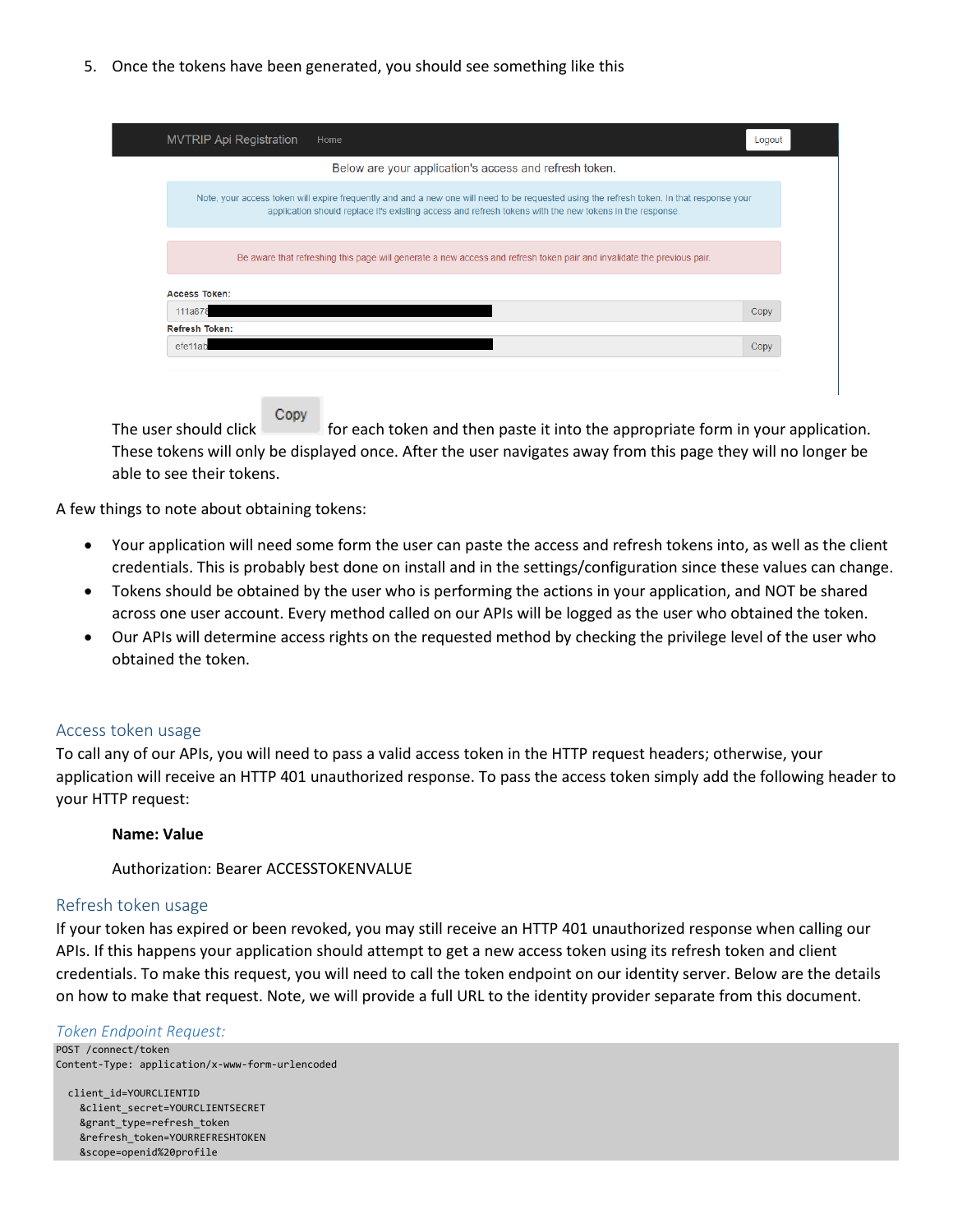#### *Token Endpoint Response:*

```
HTTP/1.1 200 OK
   Content-Type: application/json
   Cache-Control: no-store
   Pragma: no-cache
\{ "access_token": "TlBN45jURg",
    "token_type": "Bearer",
    "refresh_token": "9yNOxJtZa5",
    "expires_in": 3600
   }
```
A valid response from the token endpoint means your application should update its current access and refresh token values to the values received from the endpoint. After that has been done your application can proceed to make requests to our APIs using the newly obtained access token.

### Token revocation

Token revocation can happen for a number of reasons including: if your token(s) have been stolen, a user is being malicious, or your application's access is revoked. If your application's tokens are revoked, but you still need access to the system, you will need to go back to the obtaining tokens setup section of this document and repeat steps 4 and 5 to obtain a new set of tokens.

## Open API

The ALTS API uses OpenAPI (formerly called Swagger) to make it easier for clients to interact. More information about this project can be found at [https://www.openapis.org/faq.](https://www.openapis.org/faq) One major benefit is that clients can be generated automatically for a variety of different languages, similar to a WSDL for older SOAP services. For more information about this, please se[e https://swagger.io/tools/swagger-codegen/.](https://swagger.io/tools/swagger-codegen/) The API itself also exposes an OpenAPI front-end that shows a full definition of the endpoints, methods, and models. The address will be the same domain as those above, with "/swagger" at the end, so for exampl[e https://altsapi-uat.mvtrip.alabama.gov/swagger.](https://altsapi-uat.mvtrip.alabama.gov/swagger)

| <b>Schemes</b><br><b>HTTP</b><br>$\checkmark$ | ≏<br><b>Authorize</b> |
|-----------------------------------------------|-----------------------|
| <b>Applications</b>                           | >                     |
| <b>PendingApplications</b>                    |                       |
| PendingApplicationSummaries                   |                       |
| <b>Titles</b>                                 | ↘                     |
| <b>TransferApplication</b>                    | $\mathcal{E}$         |
| <b>Models</b>                                 |                       |

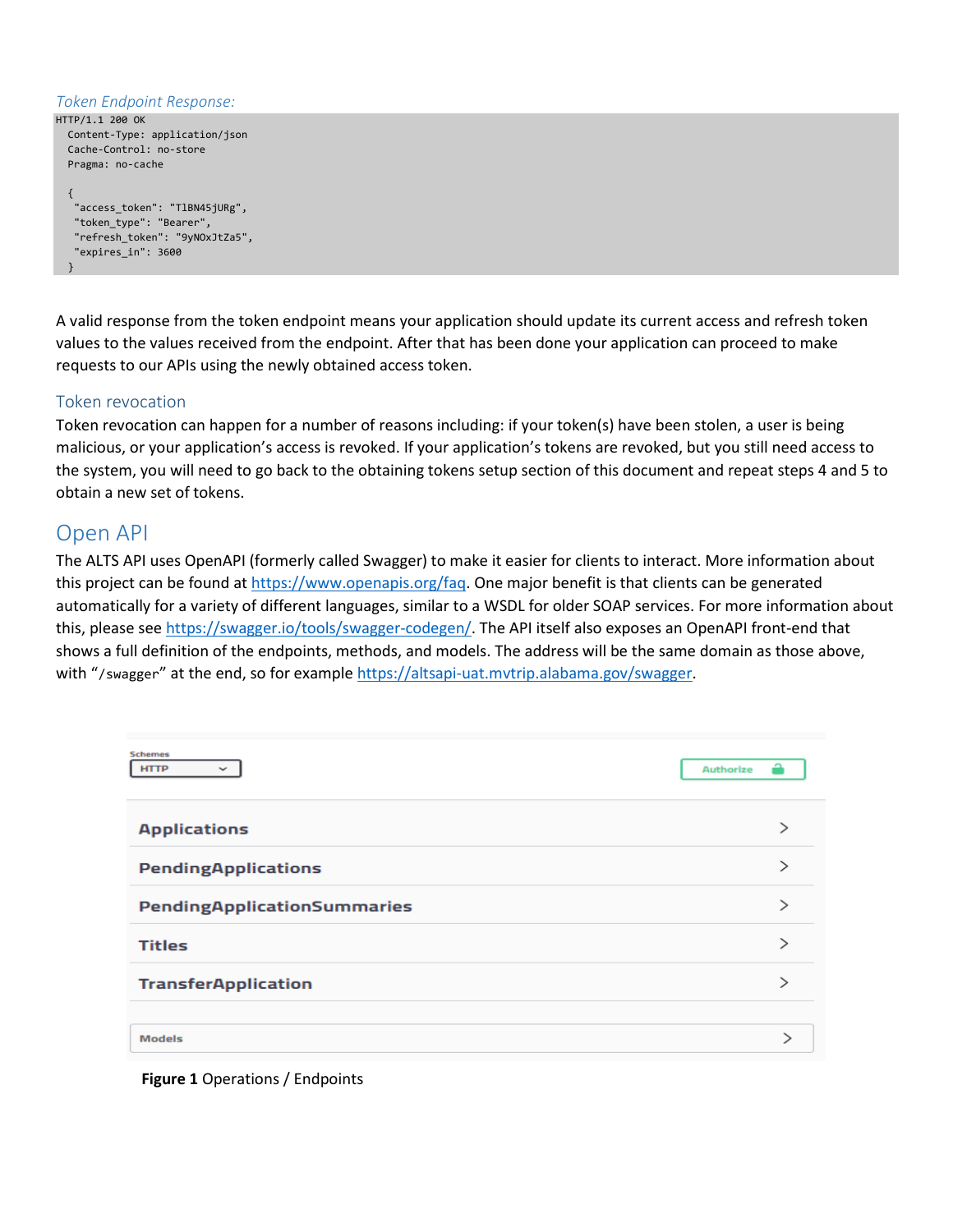## **Operations**

Below is a brief overview of some of the operations the API will support. Model types will appear like this, and in every case, the model's definition can be found on the website under the Models section:

| <b>Models</b>   |  |
|-----------------|--|
| SortDirection > |  |
| Application >   |  |

**Figure 2** Models

# Testing API Calls Directly in the API Explorer

It is possible to test most operations directly in the API explorer. At the top of the site there is an **produce the site there** is an **button**. Alternatively, on each operation you will also see an open lock icon ( $\Box$ ). Clicking either of these buttons will display a box that allows you to add the access token, which will then be sent with any requests made through the site.

| <b>Available authorizations</b>                                                       | × |
|---------------------------------------------------------------------------------------|---|
| token (apiKey)                                                                        |   |
| To use Bearer Authentication, Add the word 'Bearer' a space, and a valid access token |   |
| Name: Authorization<br>In: header                                                     |   |
| Value:                                                                                |   |
|                                                                                       |   |
| <b>Authorize</b><br>Close                                                             |   |
|                                                                                       |   |

The header that will be added is the standard Authorization header. Similar to adding the Authorization header in any actual API requests you make, you will need to manually add "Bearer " (note the space) before your access token in the test site. So, for example:

|                                        | Value:                                          |                  |
|----------------------------------------|-------------------------------------------------|------------------|
|                                        | Bearer f2                                       |                  |
|                                        |                                                 | <b>Authorize</b> |
| <b>Authorize</b><br>Once you click the | button, you can close the Authorization dialog. |                  |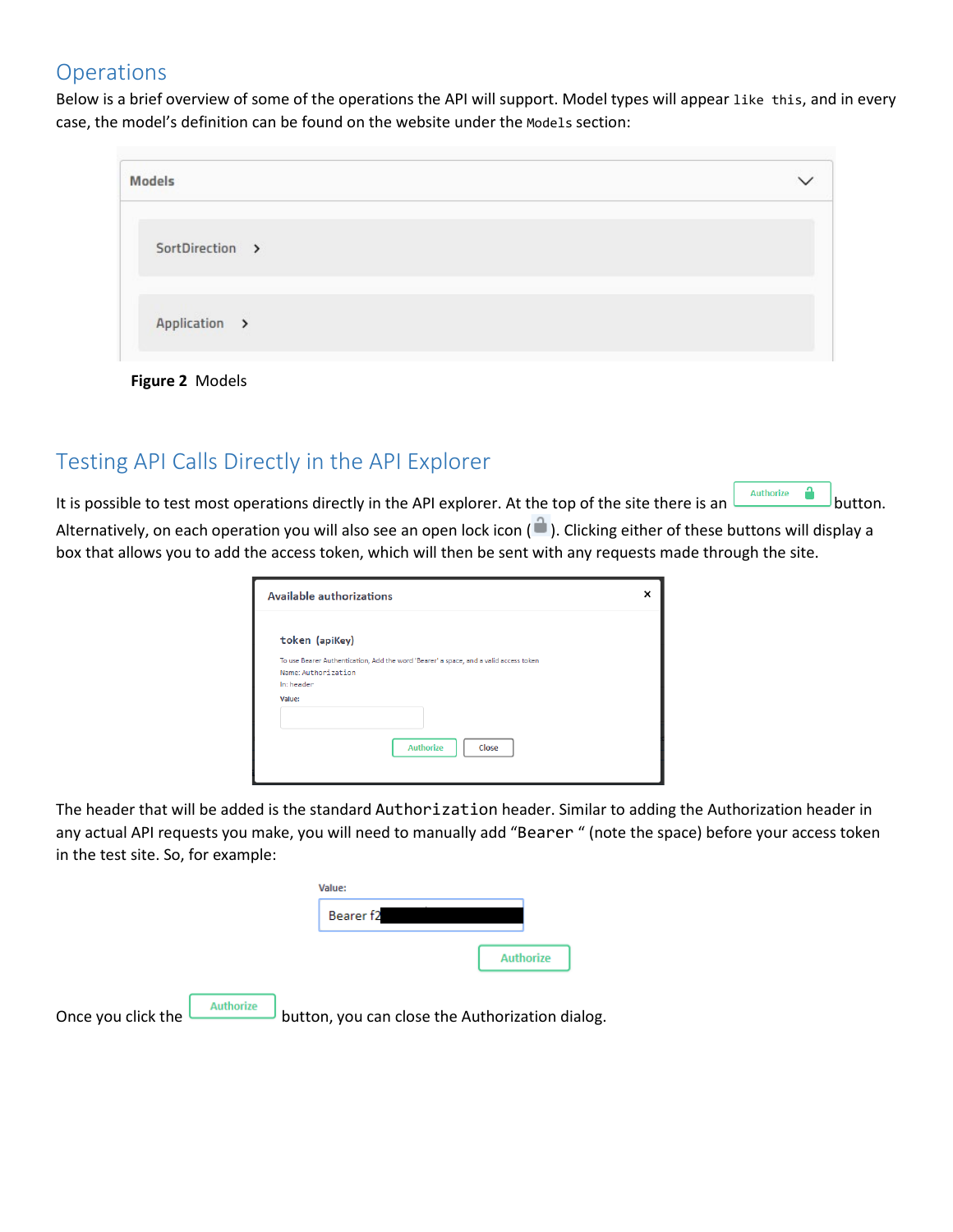| Available authorizations                           |                                                                                       | × |
|----------------------------------------------------|---------------------------------------------------------------------------------------|---|
| token (apiKey)                                     |                                                                                       |   |
| <b>Authorized</b>                                  |                                                                                       |   |
| Name: Authorization<br>In: header<br>Value: ****** | To use Bearer Authentication, Add the word 'Bearer' a space, and a valid access token |   |
|                                                    | Close<br>Logout                                                                       |   |

If you need to update your token or wish to clear it, simply click the  $\Box$  button to enter a new one.

# Querying for Applications/Titles

There are several options for querying for the existing title or pending application information. The specific options available on the UI can be seen in Figure 1. It will show the types expected, the return types for each one, and other relevant information. For example, if you wanted to check for pending applications for VIN 1234, send a GET request to /api/v1.0/PendingApplicationSummaries/1234. You can test sending requests directly from the browser by clicking the "Try it out" button.

| <b>GET</b>                                    | Get a list of pending<br>/api/v1.0/PendingApplicationSummaries/{vinOrSectionId}<br>applications by the VIN or<br>Section Id |
|-----------------------------------------------|-----------------------------------------------------------------------------------------------------------------------------|
| <b>Parameters</b>                             | Try it out                                                                                                                  |
| <b>Name</b>                                   | <b>Description</b>                                                                                                          |
| vinOrSectionId * required<br>string<br>(path) | The VIN or Seciton Id shared by pending applications                                                                        |
| includeEtaps * required                       | Indicate whether ETAPS applications should also be searched                                                                 |
| boolean<br>(path)                             | Default value: false                                                                                                        |
| <b>Responses</b>                              | text/plain<br><b>Response content type</b>                                                                                  |

**Figure 1.2** Submenu of Operations / Endpoints

**Note:** This is just an example. You can see the full list of operations on the website.

# Creating Transfer Applications

Currently, the API only supports creating new Transfer applications for vehicles and manufactured homes. This functionality will be expanded over time. To create a new vehicle transfer application, you will post a valid TransferApplication object to /api/Application/Transfer. Likewise, to create a new manufactured home transfer application, you will post a valid MhTransferApplication object to /api/Application/MhTransfer. In either case, you will receive a CreateApplicationResult. If there are any validation errors that prevented it from being created or completed,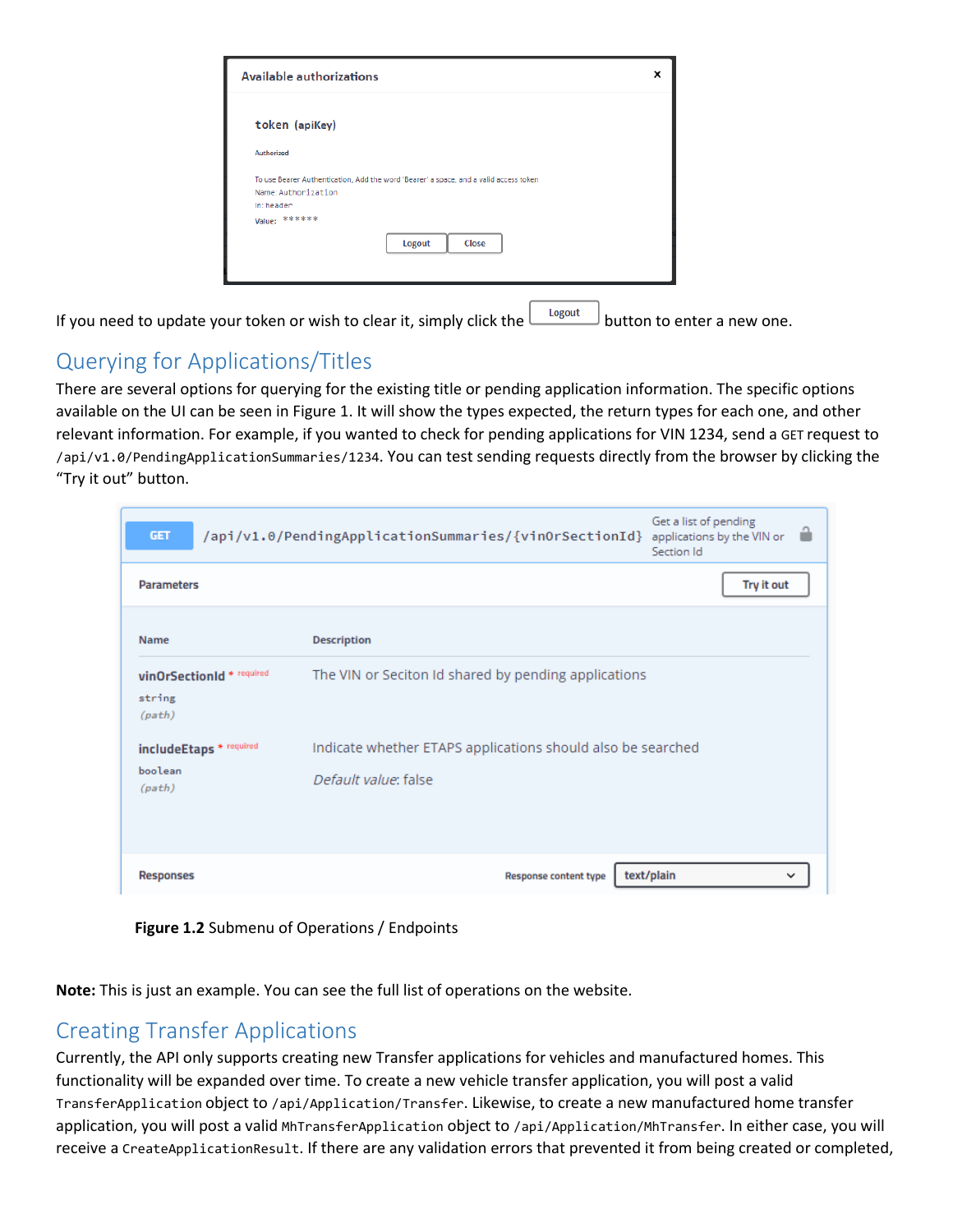it will be contained in this object. If the request is successful, the resulting object will contain summary information about the new application including the application number, and URLs for retrieving it via the API or viewing it in the ALTS website.

In the current version, to edit an existing application you must visit the ALTS website, but this will also be enhanced in the future. To have the best chance of completing an application without needing to visit the ALTS website, you can validate your potential application before attempting to create it. To do this, you must first post your TransferApplication to /api/v1.0/Application/Transfer/Validate and MhTransferApplications to /api/v1.0/Application/MhTransfer/Validate. In this case, rather than a full CreateApplicationResult, you will receive just the list of ValidationFailure objects.



**Figure 3** Example Response

### Example Scenarios

The full TransferApplication model contains a large number of properties and objects. This can be a bit overwhelming, so here are a few example scenarios.

One thing that it helps to remember is that for many of the various properties, you only need include the ones that are relevant to the application you are trying to create. For example, if a party name belongs to an individual, there is no need to include LegalBusinessName in your PartyName object.

Another good example of omitting unnecessary properties is the Vehicle object itself. When querying for Applications or Titles, it is helpful to have some human-readable properties in the objects. For example, MakeName exists as a quick way to get the Make of the vehicle regardless of whether the Make field is one of the enumerated types (VehicleMakeType enumeration) or if Make has been set to VehicleMakeType.Other, and a value has been supplied for MakeOtherName. In the context of *creating* applications, however, MakeName is not particularly relevant, because it is not a writable field. Because it is not writable, it can be omitted when sending application objects. It does not hurt to send it, but it will be ignored. Below are a few concrete scenarios that should help illustrate this.

### Scenario #1: Create an Out of State Vehicle Application

Using the following JSON request body, you can create a vehicle Transfer application using an Out of State title. In this example, the party names are all businesses. Because they are all of the Business PartyNameType, notice that the FirstName, LastName, etc. fields have been omitted. This simplifies creating the JSON payloads. The standard endpoint is /api/v1.0/Application/Transfer, but in addition to the body of the request, it can take one additional parameter. By default, ALTS will try to complete the new application so that it is ready to print or submit. If you would rather leave the application in SavedInProgress status, you may append completeApplication=false to the end of your request, which would become /api/v1.0/Application/Transfer?completeApplication=false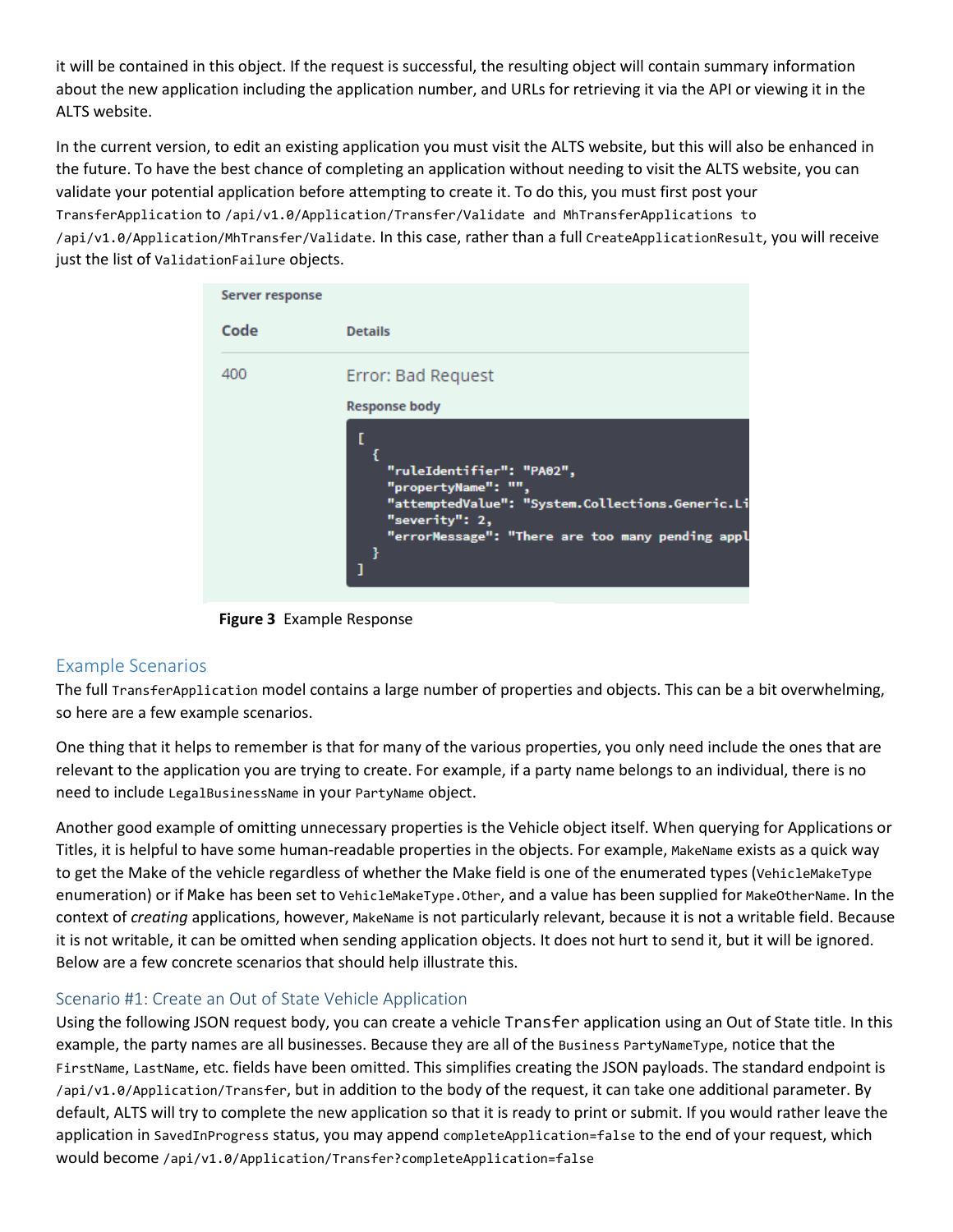#### In this case, we'll leave it off.

{

#### POST /api/v1.0/Application/Transfer

```
 "ApplicationType": "Transfer",
  "ApplicationCategory": "Vehicle",
  "HasBrandChanges": false,
  "HasOperator": false,
  "HasSpecialMailing": false,
  "IsOwnershipChanging": true,
  "SaleInformation": {
      "DealerInventoryDate": "2018-10-25T00:00:00",
      "GrossSellingPrice": 350,
      "TradeInAllowance": 150,
      "PurchasedDate": "2018-11-25T00:00:00"
  },
  "Seller": {
      "SellerTaxIdNumber": "ABC123",
      "SellerLicenseNumber": "492349",
      "SellerLicense": "AutomobileLicense",
      "Names": [
               "PartyNameType": "Business",
              "LegalBusinessName": "Some Business Inc."
      ],
      "Address": {
         "StreetAddress": "123 Street",
 "City": "Tuscaloosa",
 "State": "Tennessee",
 "ZipCode": "34952",
 "Country": "Usa"
  },
  "Vehicle": {
      "BodyStyle": "CarryAll",
      "Code": "Used",
 "Color1": "Black",
 "Color2": "Unknown",
      "FuelType": "Gas",
      "GvwrCode": "ZeroTo6K",
      "IsTrailer": false,
 "Make": "Jeep",
 "MakeName": "Jeep",
      "MakeOtherName": "",
      "Model": "GRAND CHEROKEE",
      "NumberOfCylinders": 4,
      "OdometerReading": null,
      "OdometerReadingType": "Exempt",
      "OdometerUnits": "Miles",
 "Vin": "1J4GZ58Y0TC271410",
 "Year": 1996
  },
  "PrimaryDocumentType": "OutOfStateTitle",
  "PrimaryDocument": {
      "IsSurrenderedToAl": true,
      "IsTitleUnderBond": false,
      "TitleNumber": "MS3949243",
      "TitleState": "Tennessee",
      "DocumentType": "OutOfStateTitle",
      "IssueDate": "2018-04-23"
  },
  "IsVehicleLeased": false,
  "Owner": {
      "IsLessor": false,
      "Email": null,
      "Phone": null,
      "Names": [
               "PartyNameType": "Business",
               "LegalBusinessName": "Some Business Inc."
      ],
      "Address": {
         "StreetAddress": "123 Street",
```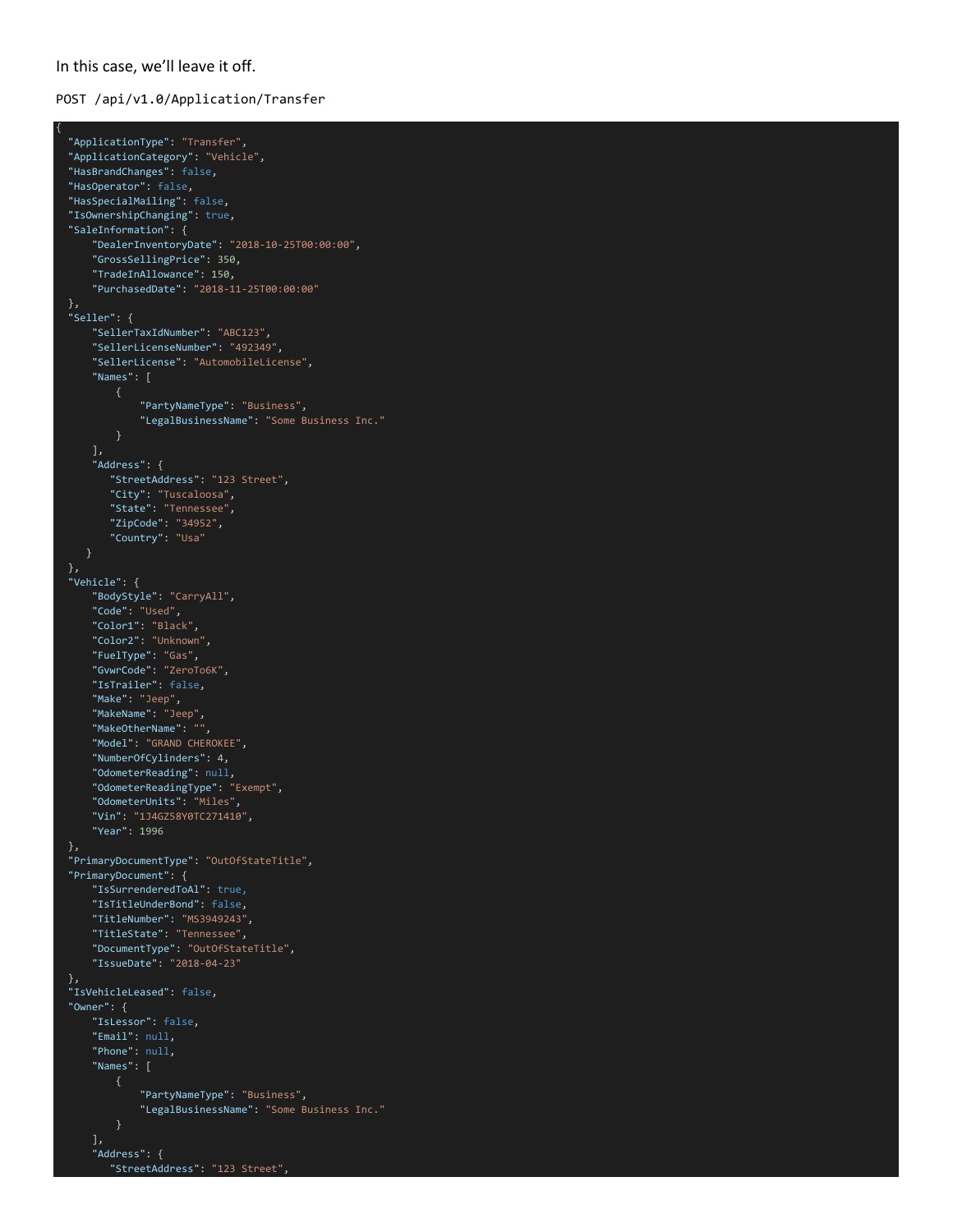

If this request is successful, you should receive something similar to this



The 201 response status code indicates that the application has been *created,* but you will need to check the ResultStatus field to determine the state of the application. If the application still has validation errors, the ResultStatus field will be ValidationFailure. In this case, the user will need to go to the URL in the ApplicationWebsiteUrl field to fix any problematic data. Currently updating applications is not supported via the API, so this must be done on the ALTS website.

If the request has errors that prevent the application from being saved (too many pending applications for that VIN, for example), you will receive a 400 response status code and the resulting object will not contain ApplicationWebsiteUrl or ApplicationApiUrls. It will contain validation errors something like the below, however. In this case, no application has been created, so you are free to resolve any errors returned and try again.

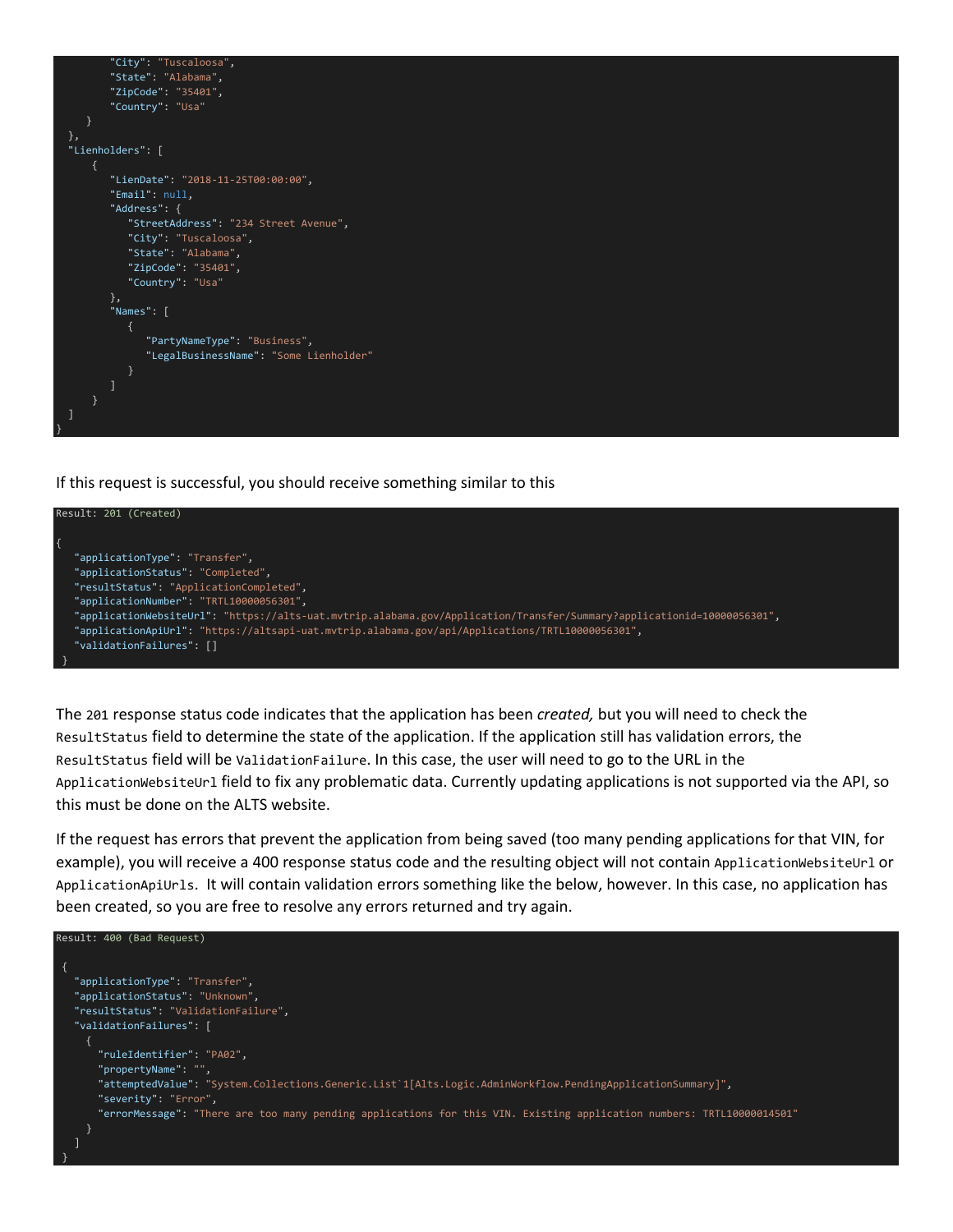One thing that may stick out in that example is the apparent redundancy between PrimaryDocumentType and the DocumentType field of PrimaryDocument. If we were concerned *only* with vehicle applications, this would obviously be unnecessary. The reason relates to the structure of manufactured homes, which can have a primary document *per* section. Currently each manufactured home section must have the same document type (e.g. an out of state title for each one), but the model is built to accommodate potential changes to that rule in the future.

One other interesting thing about this example is the presence of a couple of the "Has…" fields. These correspond directly to choices made in the existing ALTS UI. For example, HasSpecialMailing indicates to the application whether it should attempt to save a SpecialMailing field. In the example above, this field is set to false, and so the SpecialMailing property is omitted. Also because it is set to false, even if it were included, it would be ignored. However, if HasSpecialMailing were set to true, the API would expect that object to be included. Including that might then look something like this:



These properties are the same as used in the ALTS website. Here is HasSpecialMailing when viewed in the context of the UI.



### Scenario #2: Create an In-State Vehicle Transfer Application

Using the following JSON request body, you can create a Transfer application using an existing Alabama title. Note that because only one valid Transfer application is allowed for a VIN at any given time, this exact VIN/title number combination likely will not actually work on the test site. The only real change you would have to make for testing purposes would be to change the previous title information. Existing Alabama titles that work with the testing site can be located at [https://alts-uat.mvtrip.alabama.gov.](https://alts-uat.mvtrip.alabama.gov/) The same credentials used to obtain access tokens can be used to log into this test version of ALTS.

You will probably notice that the test data below is very similar to the JSON body in Scenario #1. In fact, the only real substantive difference in this scenario is the PrimaryDocumentType and corresponding PrimaryDocument object. Because our PrimaryDocumentType (SupportingDocumentType enumeration) is AlabamaTitle in this case, the fields that PrimaryDocument contain will be different from Scenario #1. Only fields relevant to a PreviousAlabamaTitle should be used instead of those for OutOfStateTitle in Scenario #1.

POST /api/v1.0/Application/Transfer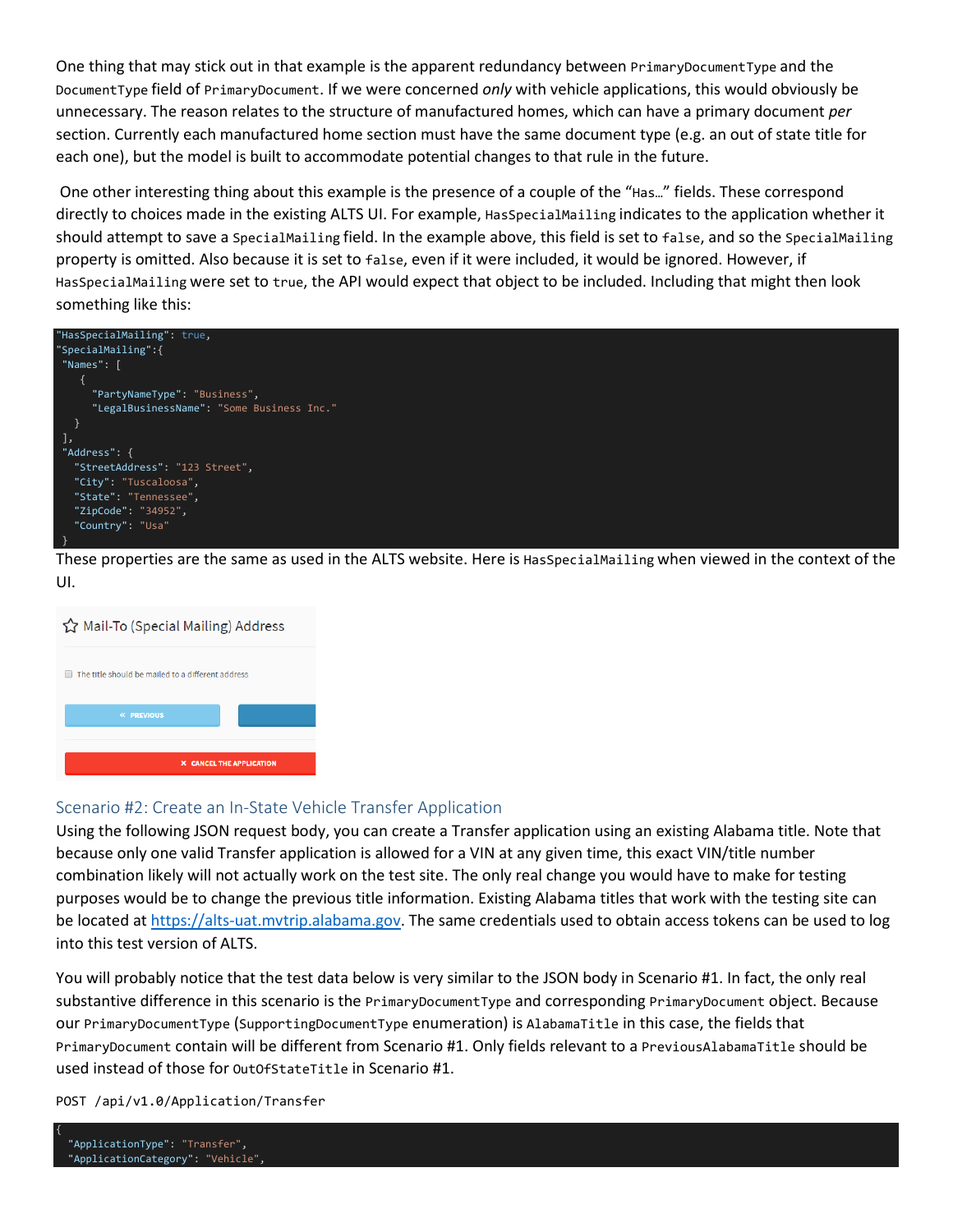```
 "HasOperator": false,
  "HasSpecialMailing": false,
  "IsOwnershipChanging": true,
  "SaleInformation": {
      "DealerInventoryDate": "2018-10-25T00:00:00",
      "GrossSellingPrice": 350,
      "TradeInAllowance": 150,
      "PurchasedDate": "2018-11-25T00:00:00"
  "Seller": {
      "SellerTaxIdNumber": "ABC123",
      "SellerLicenseNumber": "492349",
      "SellerLicense": "AutomobileLicense",
      "Names": [
              "PartyNameType": "Business",
               "LegalBusinessName": "Some Business Inc."
      ],
      "Address": {
         "StreetAddress": "123 Street",
         "City": "Tuscaloosa",
         "State": "Tennessee",
         "ZipCode": "34952",
         "Country": "Usa"
  },
  "Vehicle": {
      "BodyStyle": "CarryAll",
      "Code": "Used",
 "Color1": "Black",
 "Color2": "Unknown",
      "FuelType": "Gas",
      "GvwrCode": "ZeroTo6K",
      "IsTrailer": false,
      "Make": "Jeep",
      "MakeName": "Jeep",
      "MakeOtherName": "",
      "Model": "GRAND CHEROKEE",
      "NumberOfCylinders": 4,
      "OdometerReading": null,
      "OdometerReadingType": "Exempt",
      "OdometerUnits": "Miles",
      "Vin": "1GNES16S326115264",
      "Year": 1996
  },
  "PrimaryDocumentType": "AlabamaTitle",
  "PrimaryDocument": {
 "DocumentType": " AlabamaTitle",
 "TitleNumber": "51704160",
      "IssueDate": "2018-04-23"
 },
 "IsVehicleLeased": false,
  "Owner": {
      "IsLessor": false,
      "Email": null,
      "Phone": null,
      "Names": [
               "PartyNameType": "Business",
               "LegalBusinessName": "Some Business Inc."
      ],
      "Address": {
         "StreetAddress": "123 Street",
 "City": "Tuscaloosa",
 "State": "Alabama",
 "ZipCode": "35401",
 "Country": "Usa"
     }
```
}

The return types in Scenario #2 will be the same as in Scenario #1, with a successfully created application returning various information about the new application, or a failure returning the validation errors.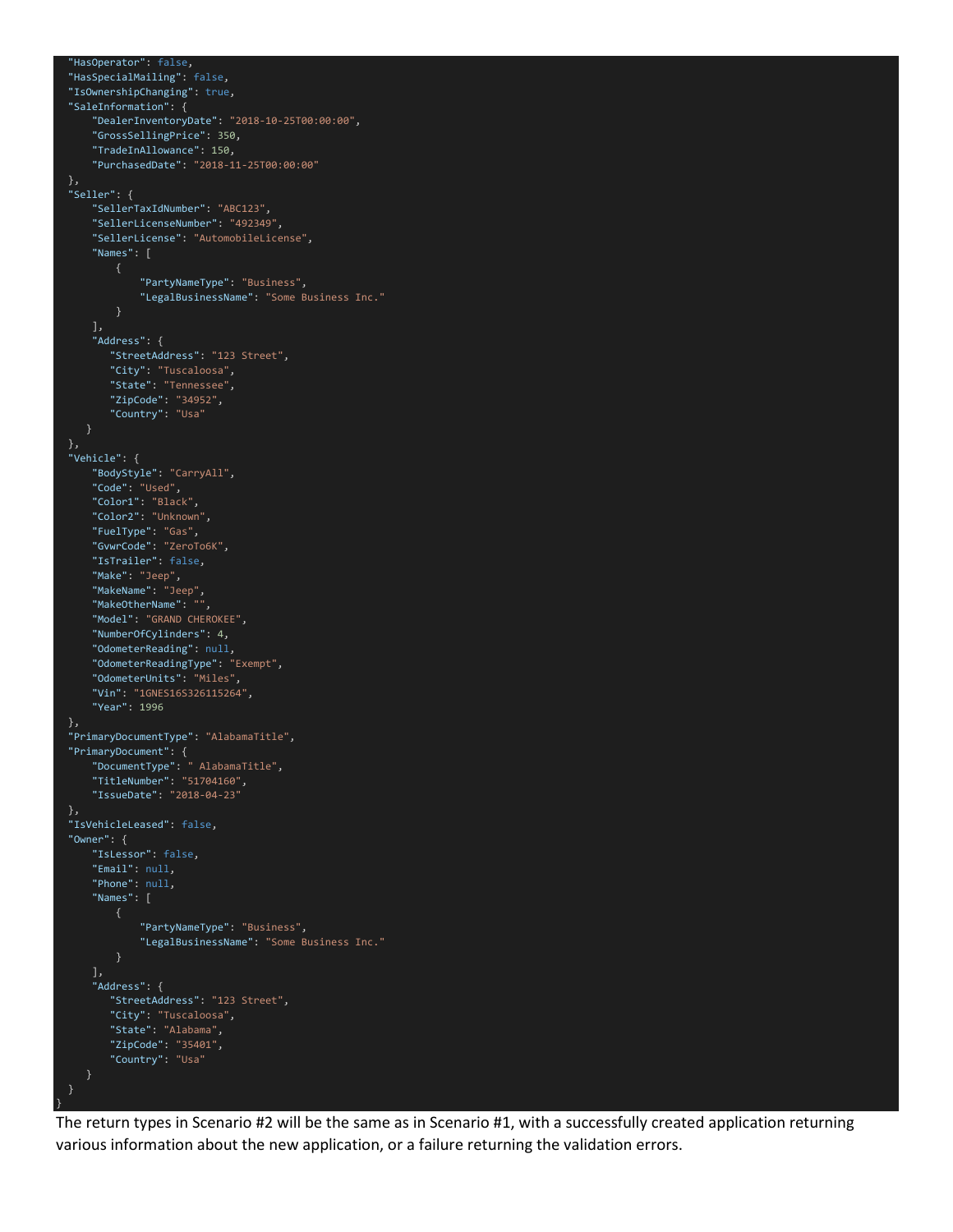### Scenario #3 Create an Out of State Manufactured Home Application

Creating manufactured home applications is very similar to creating vehicle applications. The first and main difference is that instead of a Vehicle object, you have a ManufacturedHome object in its place. Because manufactured homes can have up to four sections (sometimes called "sides"), there may be multiple identifiers. For vehicles, the identifier is the VIN (Vehicle Identification Number). A similar standard does not exist for manufactured homes, and so the identifier is simply called SectionId. You may see this referenced as a VIN as well, though that is more by convention, and is not entirely accurate.

The second major difference is that instead of a single PrimaryDocument object at the Application level, each manufactured home section has its own PrimaryDocument. It is normal to have only a single section, but it is possible to have as many as four. The root Application object does still have a PrimaryDocumentType, as currently each side's document type is required to be the same.

Using the following JSON request body, you can create a manufactured home MhTransfer application

POST /api/v1.0/Application/MhTransfer

```
{
    "ApplicationType": "MhTransfer",
   "ApplicationCategory": "ManufacturedHome",
   "HasOperator": false,
   "HasSpecialMailing": false,
    "IsOwnershipChanging": true,
    "SaleInformation": {
      "DealerInventoryDate": "2018-10-25T00:00:00",
      "GrossSellingPrice": 350,
       "TradeInAllowance": 150,
       "PurchasedDate": "2018-11-25T00:00:00"
   },
   "Seller": {
      "SellerTaxIdNumber": "ABC123",
       "SellerLicenseNumber": "492349",
       "SellerLicense": "AutomobileLicense",
      "Names": [
             "PartyNameType": "Business",
             "LegalBusinessName": "Some Business Inc."
       ],
       "Address": {
         "StreetAddress": "123 Street",
         "City": "Tuscaloosa",
         "State": "Tennessee",
         "ZipCode": "34952",
         "Country": "Usa"
   },
   "PrimaryDocumentType": "OutOfStateTitle",
   "ManufacturedHome": {
       "Sections": [
             "SectionId": "6516516516516541",
             "PrimaryDocument": {
                "IsSurrenderedToAl": true,
                "IsTitleUnderBond": false,
                "TitleNumber": "MS3949243",
               "TitleState": "Tennessee",
               "DocumentType": "OutOfStateTitle",
                "IssueDate": "2018-04-23"
       ],
       "Color": "White"
      "Make": "Mfg Co",
       "Model": "Home",
       "Year": 2008
 },
    "Owner": {
       "IsLessor": false,
       "Email": null,
```